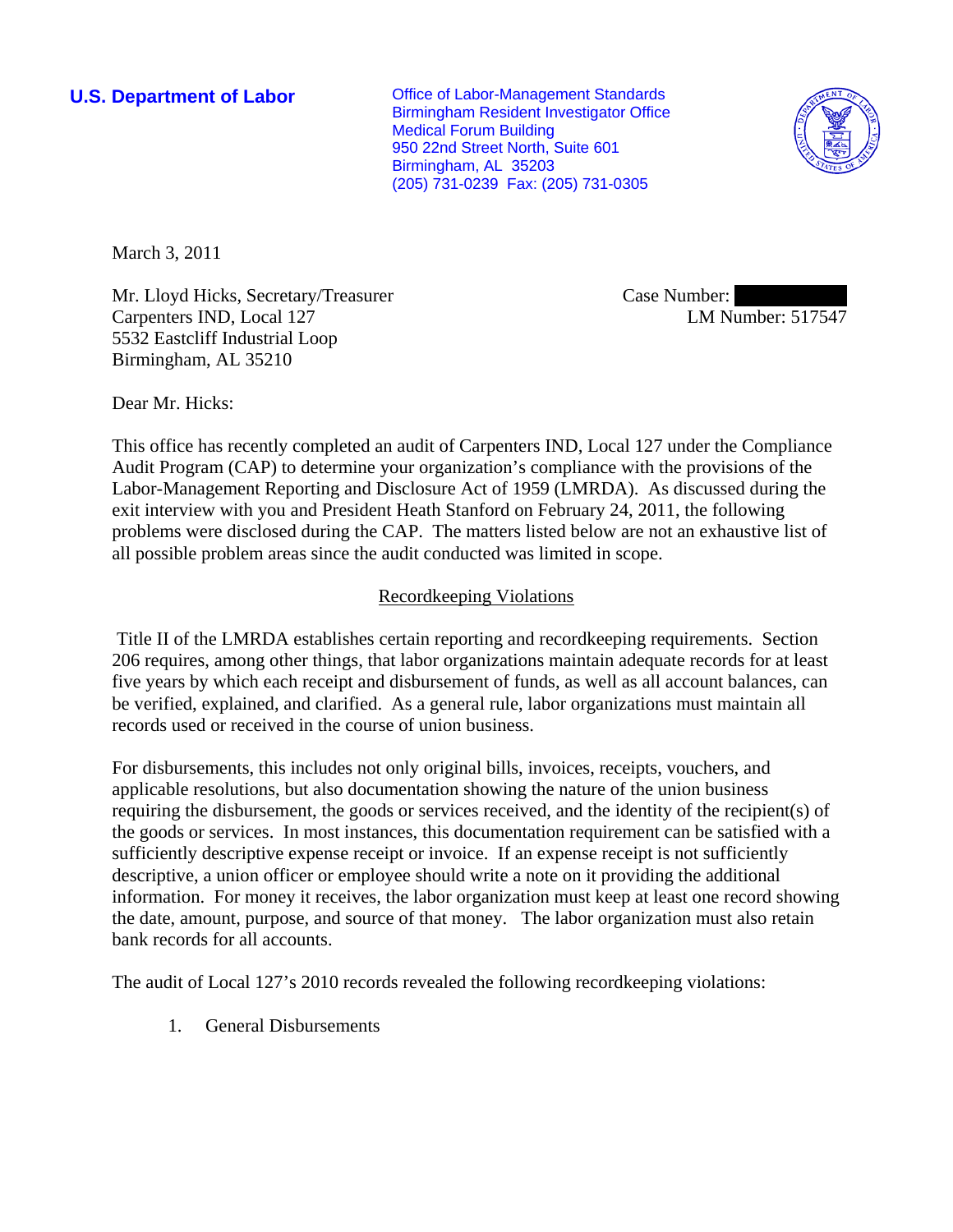Local 127 did not retain adequate documentation for disbursements totaling at least \$250.00. For example, check number  $\qquad$ , dated 4-15-2010, in the amount of \$250.00, payable to MSCRC did not have an invoice or receipt.

As noted above, labor organizations must retain original receipts, bills, and vouchers for all disbursements. The president and treasurer (or corresponding principal officers) of your union, who are required to sign your union's LM report, are responsible for properly maintaining union records.

2. Information not Recorded in Meeting Minutes

 During the audit Secretary/Treasurer Hicks advised OLMS that the membership authorized lawn care services at a price of \$125.00 per service to be performed by Daniel Hicks. A total of \$1,375.00 was paid to Daniel Hicks between 7-1-09 and 6- 30-10. Section 6(b) of the By Laws requires the membership to approve such expenses. The minutes of the meetings do not contain any reference to this issue. Minutes of all membership or executive board meetings must report any disbursement authorizations made at those meetings.

3. General Reimbursed Expenses

 Local 127 did not retain adequate documentation for reimbursed expenses incurred by union officers totaling at least \$941.77. For example, the local reimbursed Vice President Kevin Wade \$442.77 for a trip to Nashville, TN in July/August 2010 and the voucher did not specify the nature of trip, the exact dates of the trip, or the nature of union business conducted. Additionally check number discussed decays dated 4-26-2010, in the amount of \$498.58, payable to Trustee Carlos Flaccavento for a staff meeting trip to Orange Beach, AL in April 2010 was not supported by an expense voucher or an adequate explanation of the nature of the union business or a receipt or invoice.

> As noted above, labor organizations must retain original receipts, bills, and vouchers for all disbursements. The president and treasurer (or corresponding principal officers) of your union, who are required to sign your union's LM report, are responsible for properly maintaining union records.

4. Lack of Salary Authorization

 Local 127 did not maintain records to verify that the salaries reported in Item 24 (All Officer and Disbursements to Officers) of the LM-3 was the authorized amount and therefore was correctly reported. The union must keep a record, such as meeting minutes, to show the current salary authorized by the entity or individual in the union with the authority to establish salaries.

5. Lost Wages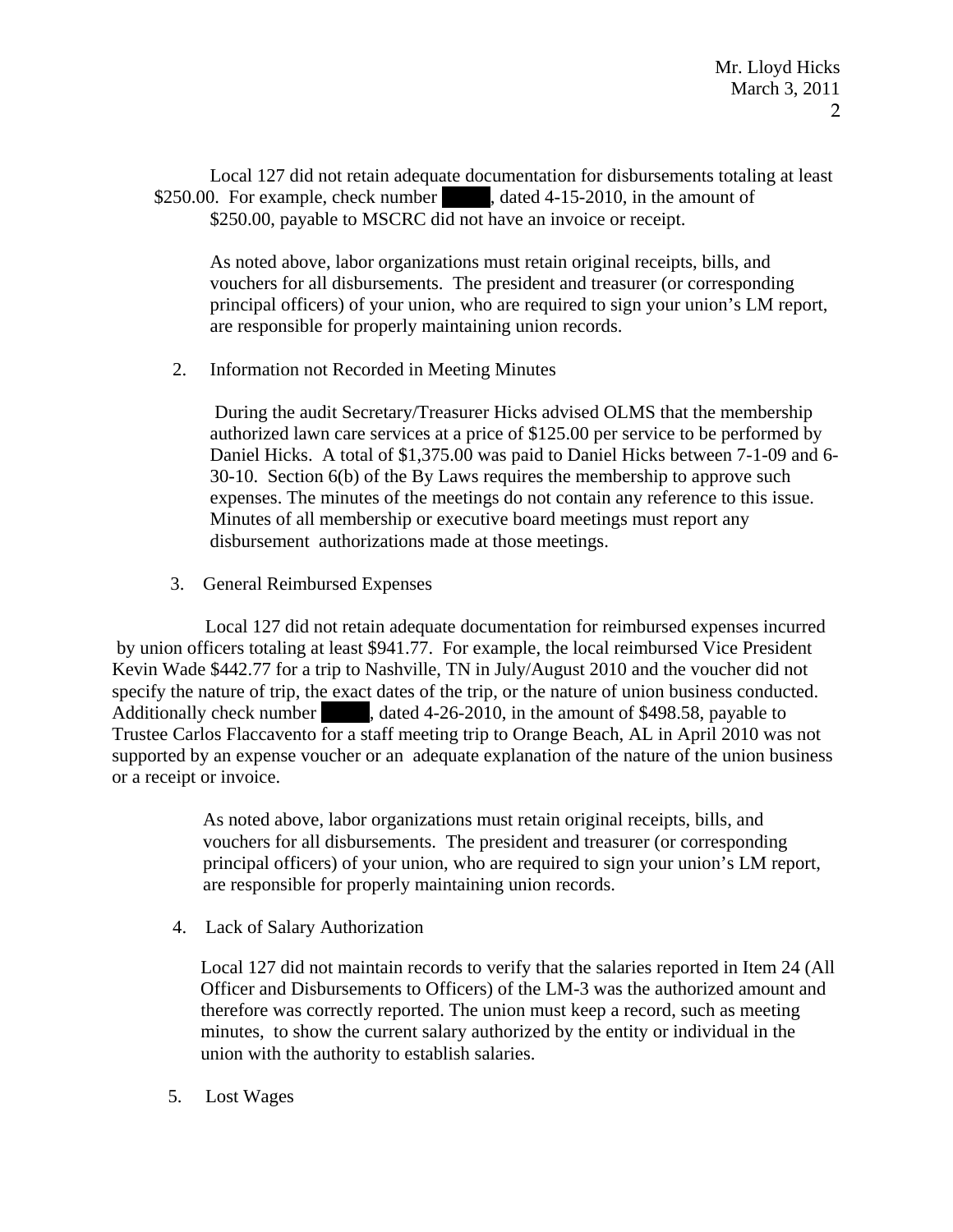Local 127 did not retain adequate documentation for a lost wage reimbursement payment to a union officer totaling \$540.00. The union must maintain records in support of lost wage claims that identify each date lost wages were incurred, the number of hours lost on each date, the applicable rate of pay, and a description of the union business conducted. The OLMS audit found that Local 127 maintained lost time vouchers, however; one of the vouchers was missing and no other supporting documentation was present in the files to identify the nature of the union business conducted.

 During the exit interview, I provided a sample of an expense voucher Local 127 may use to satisfy this requirement. The sample identifies the type of information and documentation that the local must maintain for lost wages and other officer expenses.

6. Failure to Maintain Records for Vacation Time

 Local 127 did not maintain records to verify that the vacation time earned and used by Office Manager Faye Nunn was the authorized amount and therefore was correctly reported. Nunn earned 3 weeks paid vacation and 13 personal/sick paid days per calendar year. The union did not maintain a record of any of these paid absences or a record of vacation days used, carried over to next calendar year, or remaining vacation balance at any time during the year. The union must keep a record, such as meeting minutes, to show the current salary and/or allowances authorized by the entity or individual in the union with the authority to establish such allowances.

Based on your assurance that Local 127 will retain adequate documentation in the future, OLMS will take no further enforcement action at this time regarding the above violations.

## Reporting Violations

The audit disclosed a violation of LMRDA Section 201(b), which requires labor organizations to file annual financial reports accurately disclosing their financial condition and operations. The Labor Organization Annual Report (Form LM-3) filed by Local 127 for fiscal year ending June 30, 2010 (latest year on file), was deficient in the following areas:

1. Disbursements to Officers

 Local 127 did not include some reimbursements to officers totaling at least \$734.00 in the amounts reported in Item 24 (All Officers and Disbursements to Officers), Column E (Allowances and Other Disbursements). It appears the union erroneously reported the reimbursements in Column D (Gross Salary).

 Amounts entered in Column D are gross salary (before taxes and payroll reductions) and includes disbursements for Lost Time or time devoted to union activities. The amounts entered in Column E include all other direct and indirect disbursements to each officer other than salary, including allowances,